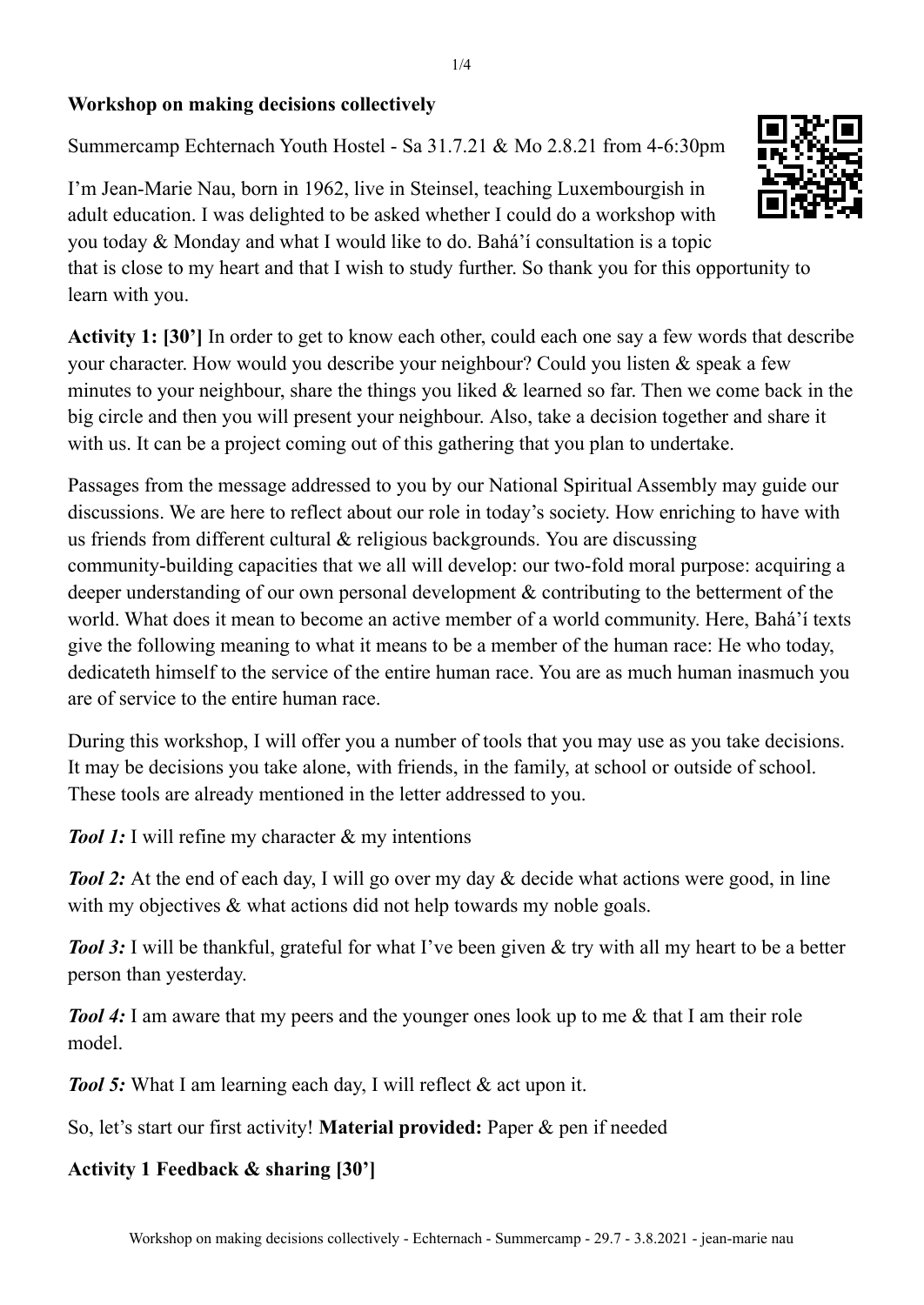$2/4$ 

**Activity 2: [10']** Let us watch a few minutes the start of a film called Human. If we can focus & listen & be present for this time together.  $\bullet$  [HUMAN](https://www.youtube.com/watch?v=FLqft-ICVQo) VOL.1 We can watch it here.

**Activity 2 Feedback & sharing [15']** What did you hear, see & feel? Again, you may first discuss it with your neighbour or another neighbour.

**Activity 3: [20']** As we now prepare ourselves to take decisions in a group, we should be aware of our emotional state and our state of mind. Please complete the sentences for each of the following words: <sup>1</sup> When we come back and share our results, please do so in a creative way, for example without words but with gestures, pantomime.

- ❖ agitated / opgereegt
- ❖ angry / rosen
- ❖ at peace / am Fridden
- $\triangleleft$  calm / roueg
- ❖ confident in divine confirmation / op gëttlech Bestätegunge vertrauen
- ❖ distracted / onkonzentréiert
- ❖ fearful / ängschtlech
- ❖ focused / fokusséiert
- ❖ hopeful / hoffnungsvoll
- ❖ worried / maache mer Suergen
- a. I take better decisions when I am  $\dots \dots \dots$  and not  $\dots \dots \dots$
- b. I take better decisions when I am  $\dots \dots \dots$  and not  $\dots \dots \dots$
- c. …
- d. …
- e. ...

**Activity 3 Feedback & sharing** So it is helpful before a meeting with others, to look within yourself & see how you feel & if needed move to those states of mind.

*Tool* 6: Before a meeting, I reflect on my state of mind & if necessary move towards a positive state. To do that, I can say a prayer, meditate or contemplate beauty.

**Activity 4: [20']** I would like to share a short story that can help us in our learning to take decisions together & investigate the truth. We then take a 20' reflection time.

WHATEVER WHICH WAY YOU DO IT A father goes with his son and their donkey at mid-day through the dusty streets of a village. The father sits on the donkey, led by the son. «This poor boy», says a woman reproachfully. «Look, how he tries with his short legs to keep up with the speed of the donkey. How is it possible to sit on the donkey so heartlessly, watching the child getting so tired.» The father takes it to heart, gets off the donkey and lets his son sit on it. Not long after that, a passer-by shouts: »Is this possible? This little urchin sits on the donkey like a king, and the poor father walks beside him.» When the son hears this, he asks his father to sit

<sup>&</sup>lt;sup>1</sup> DL Publications, Observation & Insight, Lesson VI, Extension 6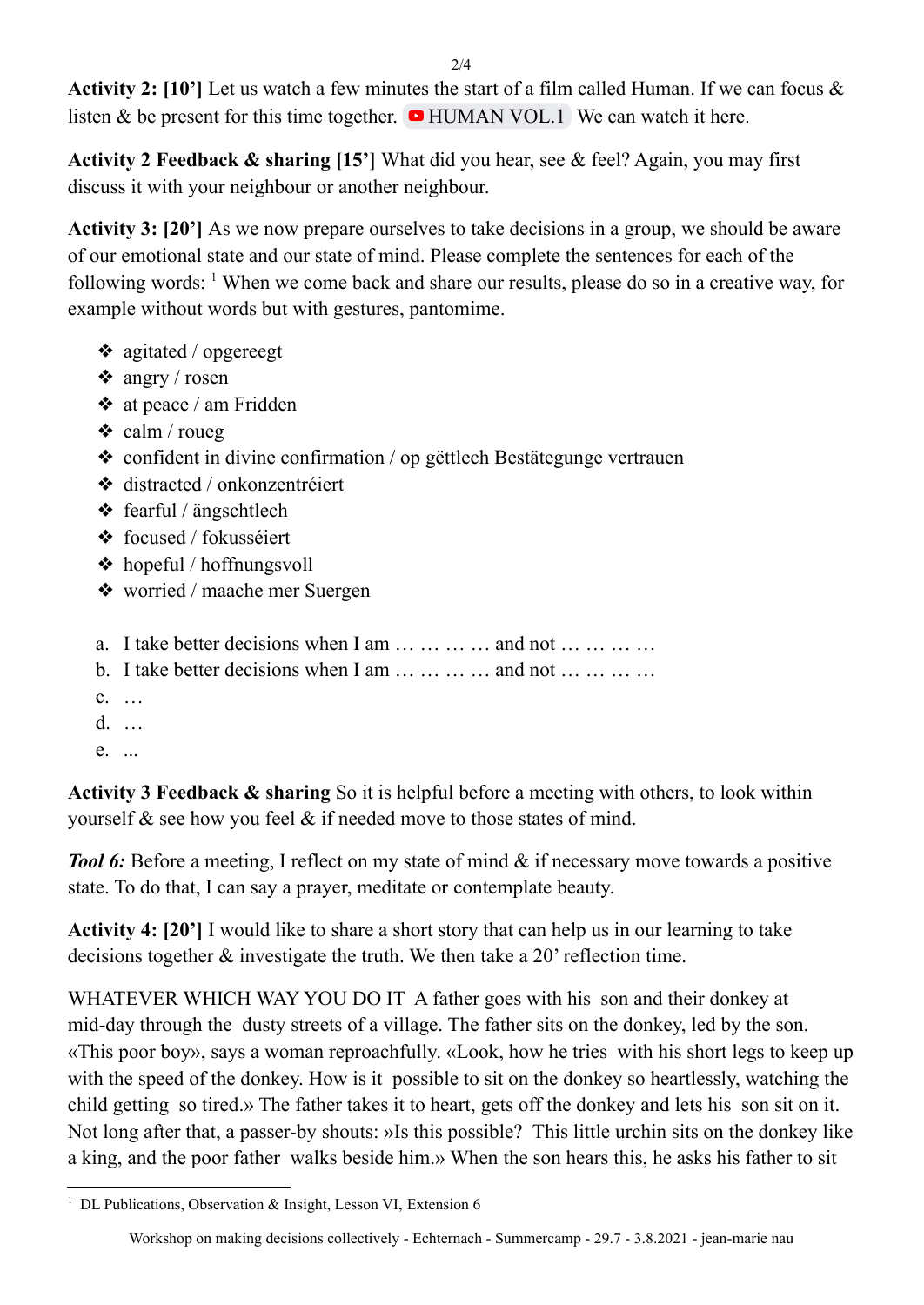next to him on the donkey. Shortly afterwards, an elderly lady shouts angrily: «Have you ever seen such a thing? Such cruelty to animals! The poor donkey, his back is already bent in this heat and those two are enjoying their ride on the donkey, the poor creature.» Father and son look at each other and both get off the donkey, without saying a word. Now they are walking alongside the donkey. A few minutes later, a stranger passes and laughs at them: «How can you be so stupid? Why do you take the donkey for a walk? He doesn't do anything, is of no use to you and he doesn't even carry one of you.» The father gives the donkey a handful of straw, puts his arm around his son's shoulder and says: «Whatever we do, there will always be someone who doesn't agree. I think we need to know by ourselves what's right for us.»  $2$ 

**Activity 4 Feedback:** Please share with your neighbour what you heard & why this story may help us when we take decisions in groups. What is your own experience when it comes to decision-making? Have you watched how people take decisions?

**Activity 5: [20']** Reflection Time. In your group, you may now reflect on what we have done so far. Try to do it in a creative way; in writing, poetry, a song, a dance, a drawing or a combination of them. Material provided: paper & pens. The following questions will help you in your discussions.

**Questions:** What is a decision? Which decisions are easy? How many decisions do I take in a day, from morning till evening? Do I take decisions in my dreams? Can I decide about everything? Is it possible not take decisions? What is a good decision? What helps us to take the right decisions?

**Activity 6: [30']** As we are reflecting during this summercamp on our role in today's society and how we learn ourselves, and find out if and how we can help others to become an agent of change, we will take 20' to read the youth declaration from the book *Drawing on the Power of the Word*. We try to understand the text and decide in our group what we can do with it. As we engage in this process of consultation, let us remember to apply the tools we have seen so far, as well as the following tools:

*Tool* 7: As I try to understand the text, I ask & give my views in a humble posture of learning

*Tool 8:* I see in each of my friends and in every human being someone who is created nobel, a person that I respect & value

*Tool* 9: I aim to be & become more united with the people I take decisions together

*Tool 10:* I put my point of view on the table and then it becomes part of the group.

*Tool 11:* I ask questions when I am uncertain, don't follow or don't understand.

*Tool 12***:** I am aware of and avoid prejudices

*Tool 13:* I speak in a calm, frank & polite manner

<sup>2</sup> nau, jean-marie. Wäisheeten aus aller Welt - Eclats de Sagesse - Words of Wisdom: Op Lëtzebuergesch / En Français / In English (Luxembourgish Edition) (p. 116).